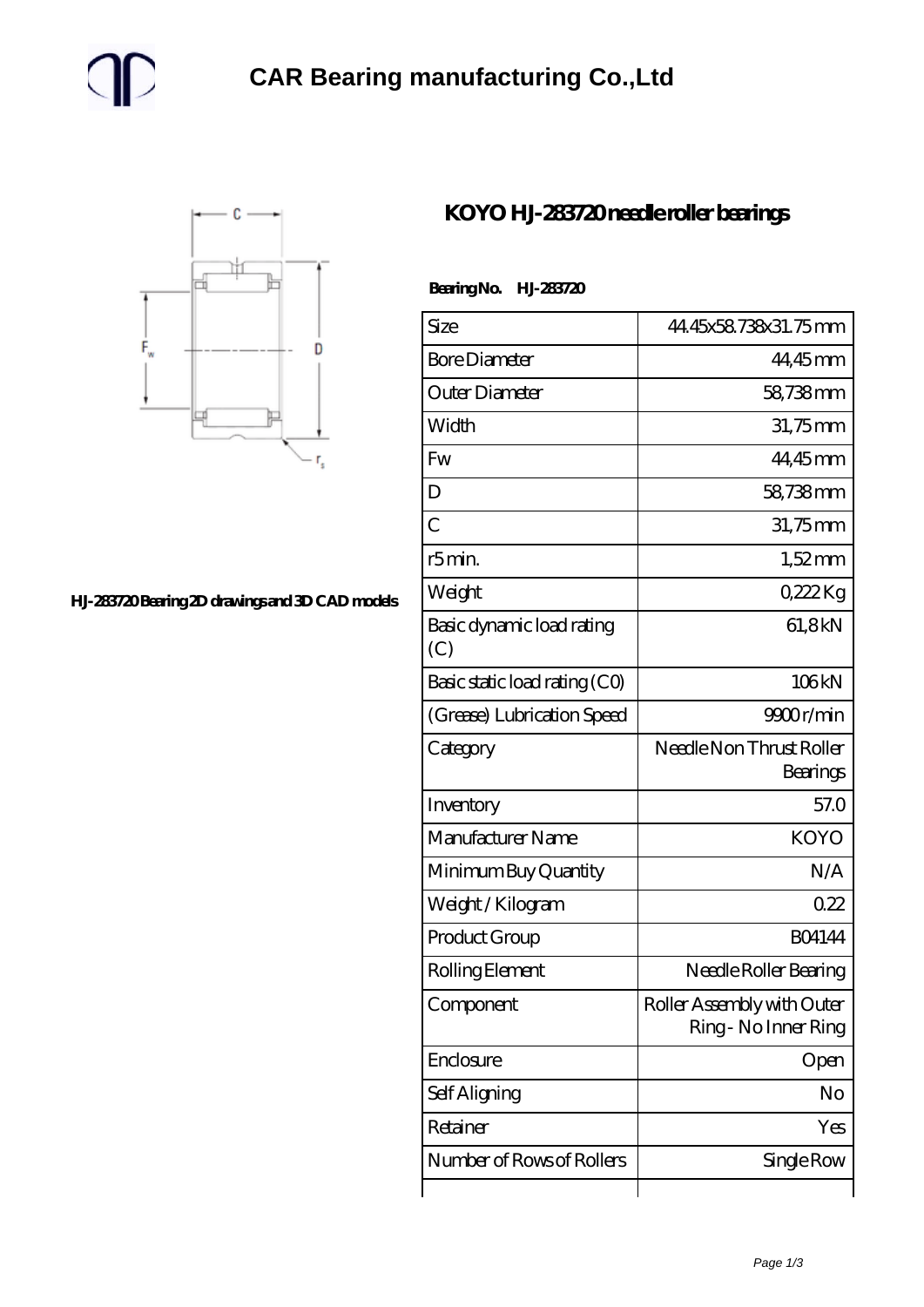

| Separable                | No                                                                                                                                                                                                                    |
|--------------------------|-----------------------------------------------------------------------------------------------------------------------------------------------------------------------------------------------------------------------|
| Closed End               | No                                                                                                                                                                                                                    |
| Inch - Metric            | Inch                                                                                                                                                                                                                  |
| Relubricatable           | Yes                                                                                                                                                                                                                   |
| Thrust Bearing           | No                                                                                                                                                                                                                    |
| Long Description         | $1 - 3/4$ " Bore; $2 - 5/16$ "<br>Outside Diameter: 1-1/4"<br>Width; Needle Roller<br>Bearing, Roller Assembly<br>with Outer Ring - No Inner<br>Ring Open Enclosure; No<br>Self Aligning Yes Retainer;<br>Single Rowo |
| <b>Other Features</b>    | 2 Rib Outer Ring   Steel<br>Cage   Heavy Duty   Oil<br>Hole                                                                                                                                                           |
| Category                 | Needle Non Thrust Roller<br>Bearing                                                                                                                                                                                   |
| <b>UNSPSC</b>            | 31171512                                                                                                                                                                                                              |
| Harmonized Tariff Code   | 8482400000                                                                                                                                                                                                            |
| Noun                     | Bearing                                                                                                                                                                                                               |
| <b>Keyword String</b>    | Needle                                                                                                                                                                                                                |
| Manufacturer URL         | http://www.koyousa.com                                                                                                                                                                                                |
| Manufacturer Item Number | HJ-283720                                                                                                                                                                                                             |
| Weight/LBS               | 0.49                                                                                                                                                                                                                  |
| Outside Diameter         | 2313Inch   5875<br>Millimeter                                                                                                                                                                                         |
| Width                    | 1.25 Inch   31.75 Millimeter                                                                                                                                                                                          |
| Bore                     | 1.75 Inch   44.45 Millimeter                                                                                                                                                                                          |
| Bearing No.              | HJ-283720                                                                                                                                                                                                             |
| rs(min)                  | 1.52                                                                                                                                                                                                                  |
| Used with inner ring No. | IR-222820                                                                                                                                                                                                             |
| Cr                       | 31.75                                                                                                                                                                                                                 |
| CQr                      | 106                                                                                                                                                                                                                   |
| Cu                       | 166                                                                                                                                                                                                                   |
| Grease lub.              | 6400                                                                                                                                                                                                                  |